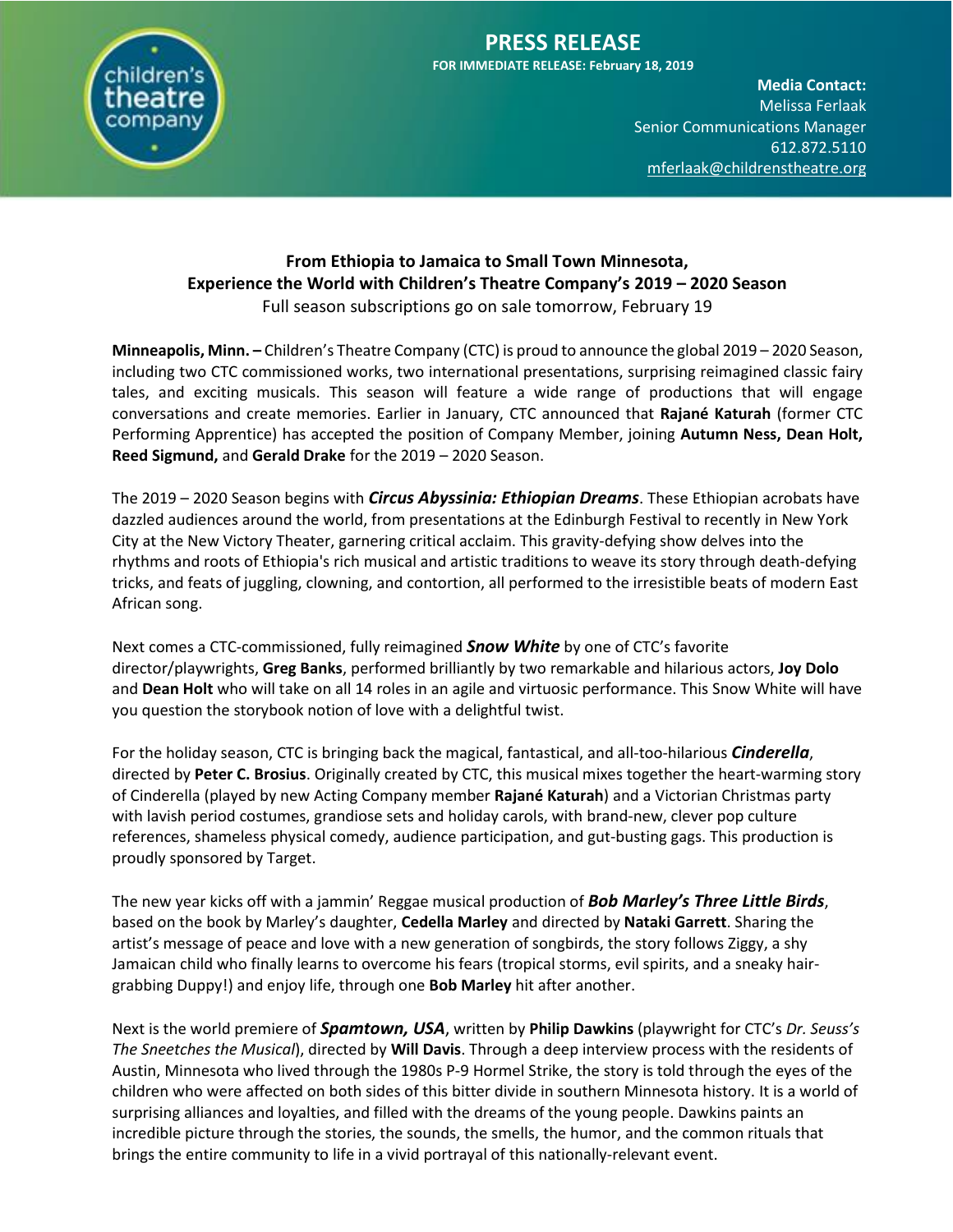The spring brings a colorful, whimsical presentation of Mermaid Theatre of Nova Scotia's *The Rainbow* **Fish**. This visually stunning production includes magical, ultraviolet-vibrant, black-light puppetry and will enchant the very young to the very old through three award-winning stories by **Marcus Pfister** about a beautiful rainbow- and silver-scaled fish who learns to share its most prized possession with others, and in turn, makes the world more beautiful for all. This production is proudly sponsored by Deluxe.

The season concludes with the spirited musical about a fierce orphan, *Annie*, directed by **Peter Rothstein**. The winner of many Tony Awards, this production is one of the world's best-loved musicals. It is an inspiring story that reminds audiences that hope is always possible, there is always "Tomorrow," and that lives can be changed through kindness, love, and spirit.

"We are thrilled to bring you a season of work from around the world that will delight, surprise, and excite you in so many amazing ways," stated Artistic Director **Peter C. Brosius.** "We love developing new plays and musicals for you and also scouring the world for artists who have created truly inspiring work to bring here to Minnesota. This season you will be dazzled by internationally-celebrated circus artists from Ethiopia, acclaimed puppet artists from Canada, the music of Bob Marley from Jamaica, the vision of English director Greg Banks, and classics brought to new and vibrant life. We love that theatre can take so many forms; from big musicals, to intimate re-imaginings of classics, to delicate puppetry, to celebrations of reggae music that all engage you with stories of change and transformation. Theatre allows us to journey across the globe, to enter into the heart of another, and to see our world with new eyes. We don't want you to miss a single show. Come on the journey. The show is about to begin."

Full season subscriptions renewals and upgrades are on sale beginning tomorrow at <https://childrenstheatre.org/subscribe> or by calling 612.874.0400. New season subscriptions go on sale March 1. Subscription packages include full season options to flexible packaging and value-priced preview and opening weekend packages. Single tickets will go on sale in July 2019.

# **CHILDREN'S THEATRE COMPANY'S 2019 — 2020 SEASON**

# *Circus Abyssinia: Ethiopian Dreams*

Co-created and produced by Mehari "Bibi" Tesfamariam Co-created and directed by Binyam "Bichu" Tesfamariam Written by Cal McCrystal Choreography by Kate Smyth UnitedHealth Group Stage September 17 through October 20, 2019 All Ages

A whole new kind of circus is coming to town! The rhythm of Ethiopia comes alive as this internationallyacclaimed, dream-filled adventure makes its daring Minneapolis debut. Jaws will drop as one amazing feat after another defies gravity and awakens possibility; oh, to be part of the spectacle! It's an incredible range of high-flying hilarity, hula hooping, death-defying tricks, and ridiculously joy-filled juggling with the music and movement of East Africa.

"We're over the moon to be bringing Circus Abyssinia to the CTC," stated performer/director **Bichu**. "It's going to be an absolute privilege to perform at such an extraordinary theatre, one so perfect for kids and their families. And we can't wait to come to the brilliant city of Minneapolis!"

#### *Snow White*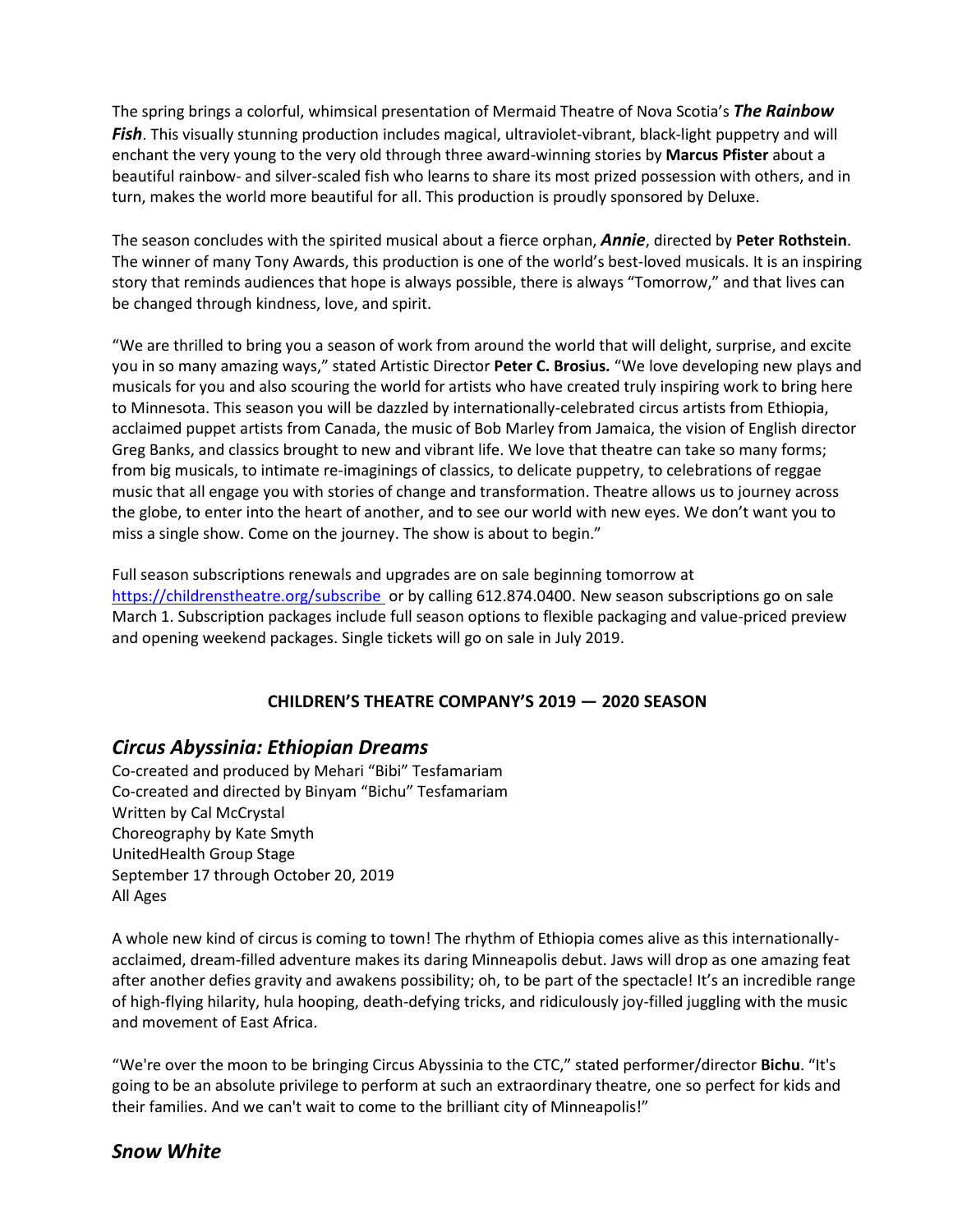Written and Directed by Greg Banks Original Music by Victor Zupanc An Original CTC Commissioned Premiere Cargill Stage September 29 through December 8, 2019 For Everyone 5 and Up

This is not your usual "Once Upon a Time." Classic? No. Wild? Yes! To start with, it's a two-person play. Do the math. Snow White and the Seven Dwarves? Two fabulous, whip-smart, super-fast actors play Snow White, the huntsman, the prince, and all seven dwarves! And it's funny. Really, really funny. So expect the unexpected in this fabulous fairy tale with a (spoiler alert) you-won't-see-it-coming twist.

"When I was commissioned to write *Snow White* for only two actors, my initial response was, 'Help! Not Possible! There are seven dwarves!'," stated Playwright **Greg Banks**. "We know them as fairy tales but they are much more than flights of fancy. Fairy tales were always told as a way of making sense of the world in difficult times. As I work on these stories, I try to hold true to that idea and speak to a young audience honestly and openly about what happens in the world—and not in a patronizing way. We've had enormous fun and serious challenges in telling this story, not least, figuring out how one actor can play all seven dwarves at once. We think we've nailed it, but that will be for you to judge. I hope you find plenty to enjoy!"

# *Cinderella*

Adapted by John B. Davidson Original Music and Arrangements by Victor Zupanc Directed by Peter C. Brosius Choreographed by Linda Talcott Lee Music Direction by Jason Hansen A Children's Theatre Company Original Production UnitedHealth Group Stage November 3, 2019 through January 5, 2020 All Ages

You're invited to a beautiful Victorian Holiday party—but be prepared to check your coat, and all sense of tradition, at the door. You have NO IDEA WHAT YOU'RE GETTING INTO HERE. Join this high-spectacle, glamorously shameless comedy where anything can happen. We're really not supposed to say, but there may be audience participation, a kiss cam? Cake? T-shirt cannons? Jokes ripped from the headlines? (Vikings fans, you have been warned!) Immerse yourself in singing the pop songs you love and have fun laughing at the things we can all relate to. Enjoy a production as charming as it is hilarious, while still telling a story of love and redemption.

*"Cinderella* is a story that is beloved because it is a tale of strength, of hope, of possibility," states Director **Peter C. Brosius**. "In our version, inspired by England's panto tradition, it is all that and more. Not only do we tell Cinderella's tender and heroic story, but we also bring you into a Victorian holiday party. Then we fill the stage with contemporary songs, jokes, and hijinks and create moments where the audience is truly the star of the show. We can't wait to share this production with you, filled with endless invention, outrageous humor, and absolute spectacle. Enjoy."

# *Bob Marley's Three Little Birds*

Based on a Story by Cedella Marley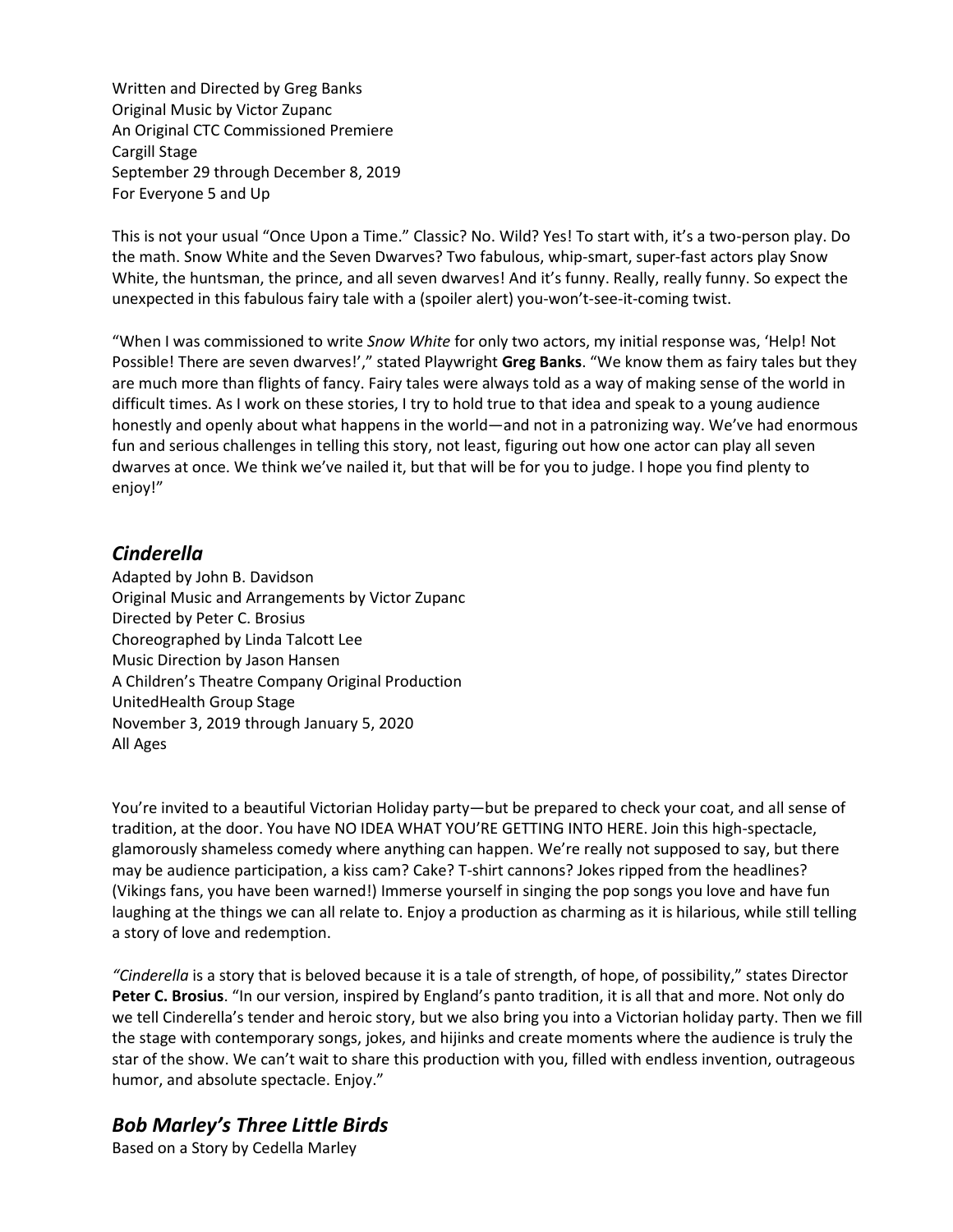Music and Lyrics by Bob Marley Adapted for the Stage by Michael J. Bobbitt Directed by Nataki Garrett UnitedHealth Group Stage January 19 through March 1, 2020 For Everyone 5 and Up

Ziggy's afraid to leave the house. He's too busy worrying about tropical storms, evil spirits, and a sneaky, freaky, hair-grabbing Duppy! But, with the help of some feathered friends, Ziggy learns "every little thing is gonna be alright." A musical that jams Jamaican style, it's a timeless tale of peace and love, and of course, Bob Marley, man.

### *Spamtown, USA*

Written by Philip Dawkins Directed by Will Davis A Children's Theatre Company World Premiere Cargill Stage February 16 through April 5, 2020 For Everyone 9 and Up

You've read the story of the 1985 Hormel strike in Austin, Minnesota. But this is what wasn't printed in the newspapers; the families, the kids, and the idealized town where everything was fine...but was it? A moving portrait of families divided, where confrontation was the new normal, and where children's dreams of fashion school, tennis competitions and science projects were interrupted by arguments and ethical questions. This is the story of the hurt that comes when you're forced to take sides, the hope that comes in surprising alliances, and the laugh-out-loud humor that makes every situation possible.

"*Spamtown, USA* delves into what it means to stand up for what you feel is right, to fight for justice, to compromise, to refuse to compromise, and the consequences of all of this for your family," stated Playwright **Philip Dawkins**. "Based on numerous interviews with those who were children during the P-9 Hormel Strike in the 1980s, this play offers an intergenerational slice of Austin, Minnesota during that time. It is a look at the young people who were dragged (willingly or not) into their parents' conflicts, and where that experience strengthened, harmed, stunted, or pushed them to grow. Expect dancing, head-banging music, and probably a shoulder pad or two. Come be our guest at *Spamtown, USA*. We have lots to say."

#### *The Rainbow Fish*

Produced by Mermaid Theatre of Nova Scotia *The Rainbow Fish* book is written and illustrated by Marcus Pfister Directed and Designed by Jim Morrow Composed by Steven Naylor UnitedHealth Group Stage March 10 through April 5, 2020 All Ages

This original stage adaptation of Marcus Pfister's colorful stories uses innovative puppetry, striking scenic effects, and delightful original music that will mesmerize the entire family. Together, you'll travel with the